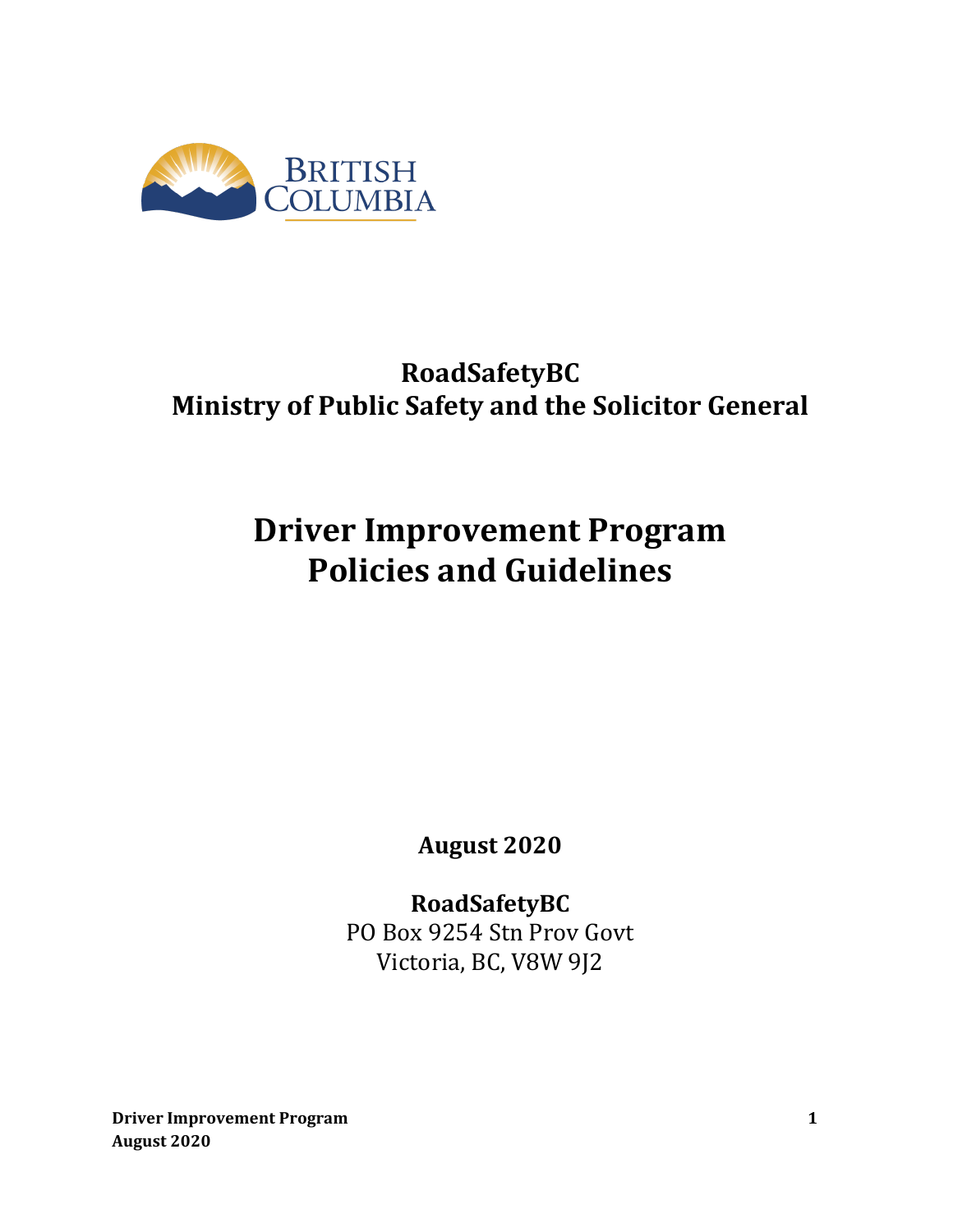## **Driver Improvement Program Policies and Guidelines**

## **Table of Contents**

| 1.0<br>1.1<br>1.2                                    |                                                                                   |  |
|------------------------------------------------------|-----------------------------------------------------------------------------------|--|
|                                                      |                                                                                   |  |
| 2.0<br>2.1<br>2.2                                    |                                                                                   |  |
|                                                      |                                                                                   |  |
| 3.0<br>3.1<br>3.2<br>3.3                             |                                                                                   |  |
|                                                      |                                                                                   |  |
| 4.0<br>4.1<br>4.2<br>4.3<br>4.4<br>4.5<br>4.6<br>4.8 | NEW DRIVERS - WITH PREVIOUS PROHIBITIONS (WITHIN 2 YEARS) - INTERVENTION CHART 14 |  |
|                                                      |                                                                                   |  |
|                                                      |                                                                                   |  |
|                                                      |                                                                                   |  |
| 6.0                                                  |                                                                                   |  |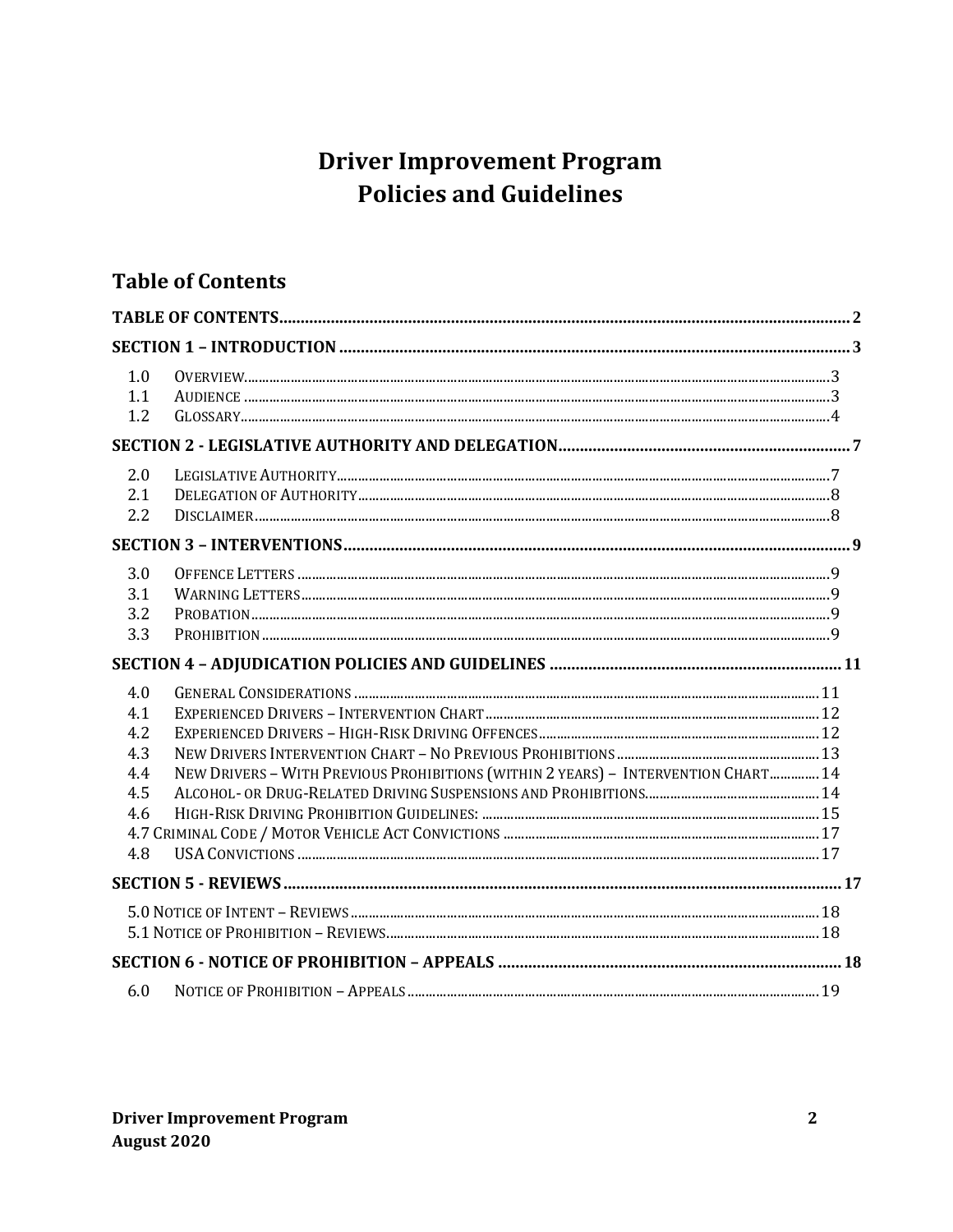## **Section 1 – Introduction**

#### **1.0 Overview**

Drivers with a history of violations on their driving record are at a high risk of being involved in a crash and are a risk to public safety.

The Driver Improvement Program (DIP) is a RoadSafetyBC program that identifies and intervenes with drivers who engage in poor or dangerous driving behaviour and encourages them to improve their driving habits. Drivers with poor or dangerous driving habits are generally identified as a result of one or more of the following: accumulation of driver penalty points; convictions for specific offences under the *Motor Vehicle Act* (MVA) or *Criminal Code of Canada* (Criminal Code); and through action taken by the police.

Under the DIP, Adjudicators may impose a variety of interventions ranging from early warning letters to prohibitions from driving in order to encourage drivers to improve their driving habits. In making any determination with respect to possible driver improvement action, Adjudicators consider the individual circumstances of each case, including the type, timing and severity of driving infractions recorded on a driver's driving record.

The Superintendent of Motor Vehicles (Superintendent) delegates some adjudication responsibilities for the DIP to the Insurance Corporation of British Columbia (ICBC) and RoadSafetyBC. The purpose of this document is to describe the delegated responsibilities and to set out the policies by which the delegation is carried out.

The DIP is only one of a collection of programs aimed at improving public safety on British Columbia roads. When making decisions under the DIP, Adjudicators are entitled to consider the driver's overall record including any action that has been taken through other driver safety programs. These programs include the Graduated Licensing (GLP), Indefinite Licence Suspension, Administrative Driving Prohibition, Responsible Driver, Ignition Interlock, Vehicle Impoundment and Driver Fitness programs.

#### **1.1 Audience**

The DIP Policies and Guidelines document is provided to all ICBC Adjudication Representatives and Reviewing Officers and RoadSafetyBC Adjudicators as guidelines for their decisions related to driver improvement interventions.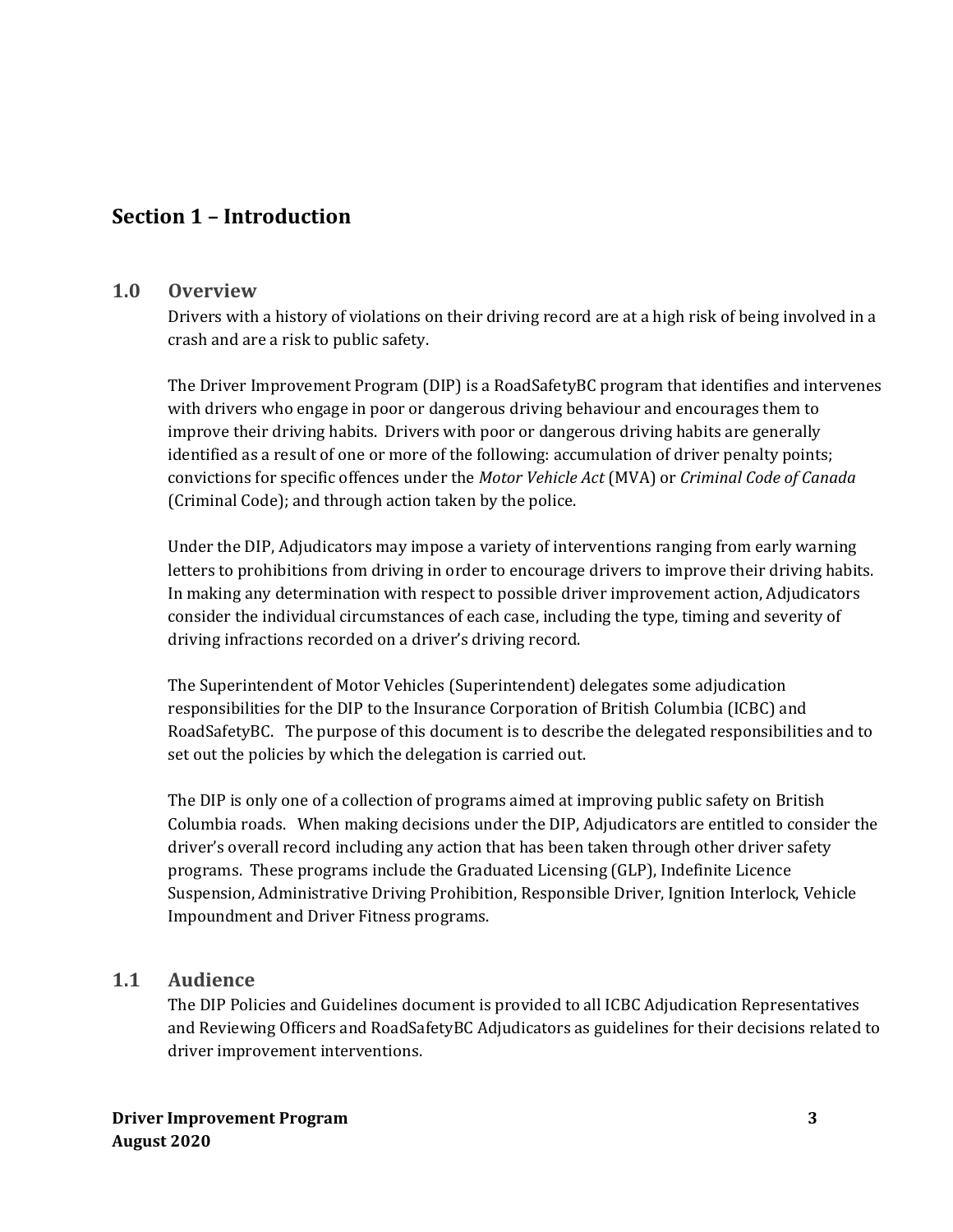#### **1.2 Glossary**

#### **Adjudication Representative**

An ICBC employee who, under delegated authority, decides on the appropriate intervention action based on relevant guidelines and procedures.

#### **Administrative Driving Prohibition (ADP)**

A 90-day prohibition issued by police to drivers whose blood alcohol content (BAC) exceeds the legal limit of 80 mg per 100 ml within three hours of driving, or to drivers who fail or refuse to submit to a breath or blood-alcohol test. Detailed information on ADP is available online at: http://www.icbc.com

#### **Appeal(s)**

For the purpose of this document, an appeal refers to the option available to drivers to appeal a driving prohibition to the British Columbia Supreme Court under Section 94 of the MVA.

#### **Commit**

For the purpose of this document, a driver commits an offence when the driver is convicted, pleads guilty or is deemed to plead guilty.

#### **Driver Fitness Program**

Section 92 of the MVA authorizes the Superintendent to refuse to issue or to cancel any class of driver's licence if the holder has a medical condition or disability that affects his or her ability to drive safely, or if the licence holder does not complete a medical examination as requested by the Superintendent, or as required by legislation. Section 25 of the MVA authorizes the Superintendent to place a driving restriction on such a driver or to have the driver take further tests.

#### **Experienced Drivers**

Experienced drivers are drivers who are holders of a full privilege driving licence. These drivers have more than two years of driving experience and are not in the Graduated Licensing Program.

#### **Graduated Licensing Program (GLP)**

The Graduated Licensing Program is separated into two stages – learner and novice. In each of these stages a driver must comply with certain restrictions. More detailed information on the GLP is available online at: [http://www.icbc.com](http://www.icbc.com/)

#### **High-Risk Driving Incident Report (HRDIR)**

Section 93 of the MVA provides the Superintendent with the authority to prohibit a person from driving a motor vehicle, if the Superintendent considers it to be in the public interest. If the Superintendent is satisfied that the driver is a high-risk to public safety – and needs to be dealt with swiftly and outside of

**Driver Improvement Program 4 August 2020**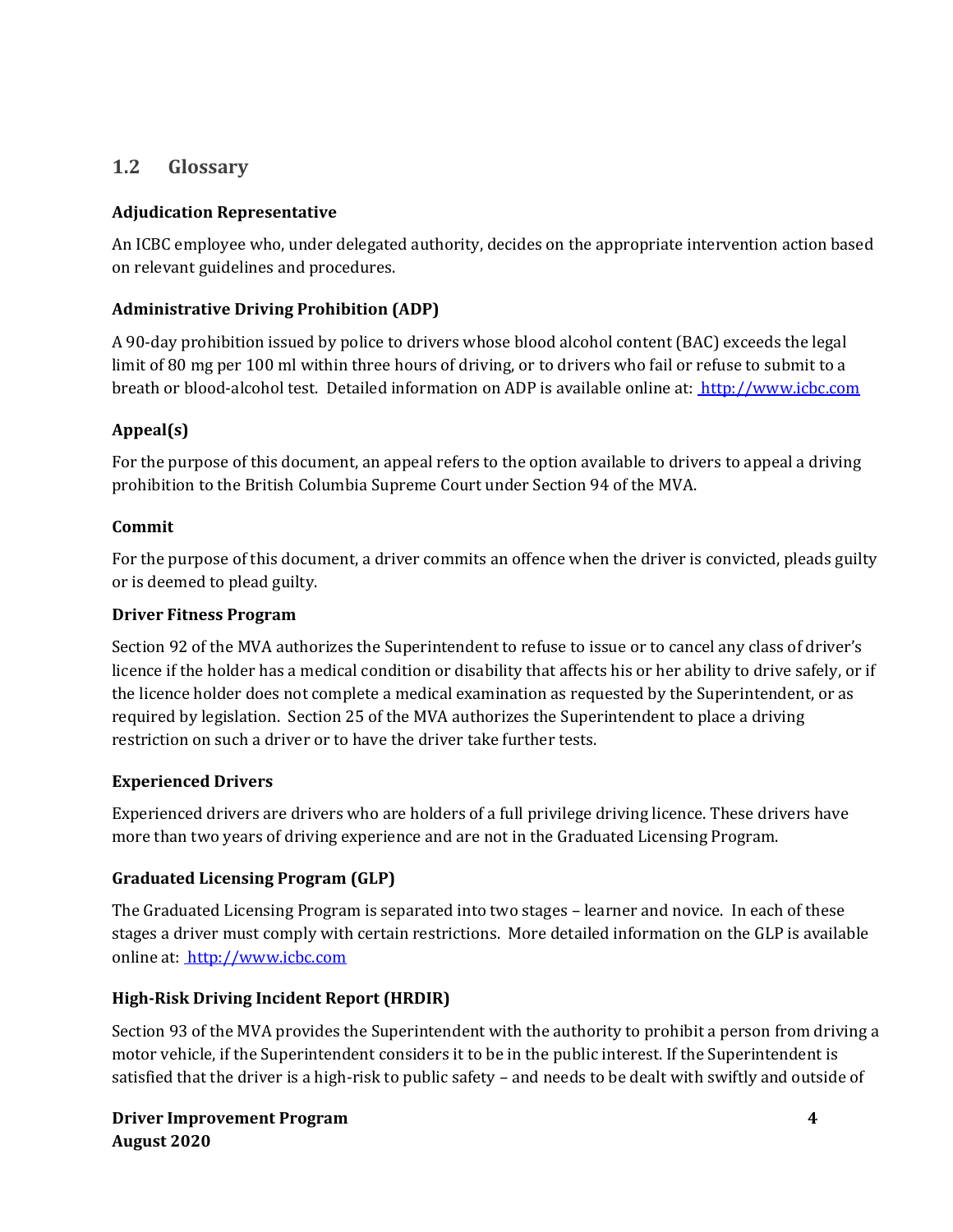the regular DIP process – the driver may be prohibited. A peace officer can complete a HRDIR to initiate such a review by the Superintendent.

#### **Indefinite Licence Suspension (ILS)**

An Indefinite Licence Suspension is issued automatically when a driver is convicted of a motor vehiclerelated *Criminal Code of Canada* offence. More detailed information on ILS is available online at: [http://www.icbc.com](http://www.icbc.com/)

#### **Ignition Interlock**

The Ignition Interlock Program (IIP) is a remedial program designed to protect road users by preventing drivers from operating their vehicles while affected by alcohol. An ignition interlock is a device wired into the vehicle's ignition system that requires the driver of the vehicle to provide a breath sample before attempting to drive. The sample must register an alcohol-free breath or the vehicle will not start. Program evaluations have consistently found up to a 90% reduction in repeat drinking and driving while the device is installed.

#### **Immediate Roadside Prohibition (IRP)**

An Immediate Roadside Prohibition may be issued by police to drivers with a blood alcohol content (BAC) of 50 mg of alcohol in 100 ml of blood or above, or if a driver refuses or fails to provide a breath sample. Drivers who receive an IRP may apply to the Superintendent of Motor Vehicles for a review of the prohibition.

#### **New Drivers**

New drivers are defined as those drivers in the Graduated Licensing Program.

#### **No-Point Violations**

While they are not weighed as heavily as pointed offences, no-point violations demonstrate a fundamental disregard for safety and licensing requirements. Examples of no-point violations:

- driving without insurance
- failing to produce a driver's licence or insurance
- illegal use of a driver's licence or permit
- failing to wear a seat belt
- failing to wear a motorcycle safety helmet
- failing to display L (learner) or N (novice) signs in rear window

#### **Penalty Points**

The DIP uses a penalty point system to identify drivers who engage in poor or dangerous driving behaviour. Under this system, a pre-determined number of points are added to the driving records of

**Driver Improvement Program 5 August 2020**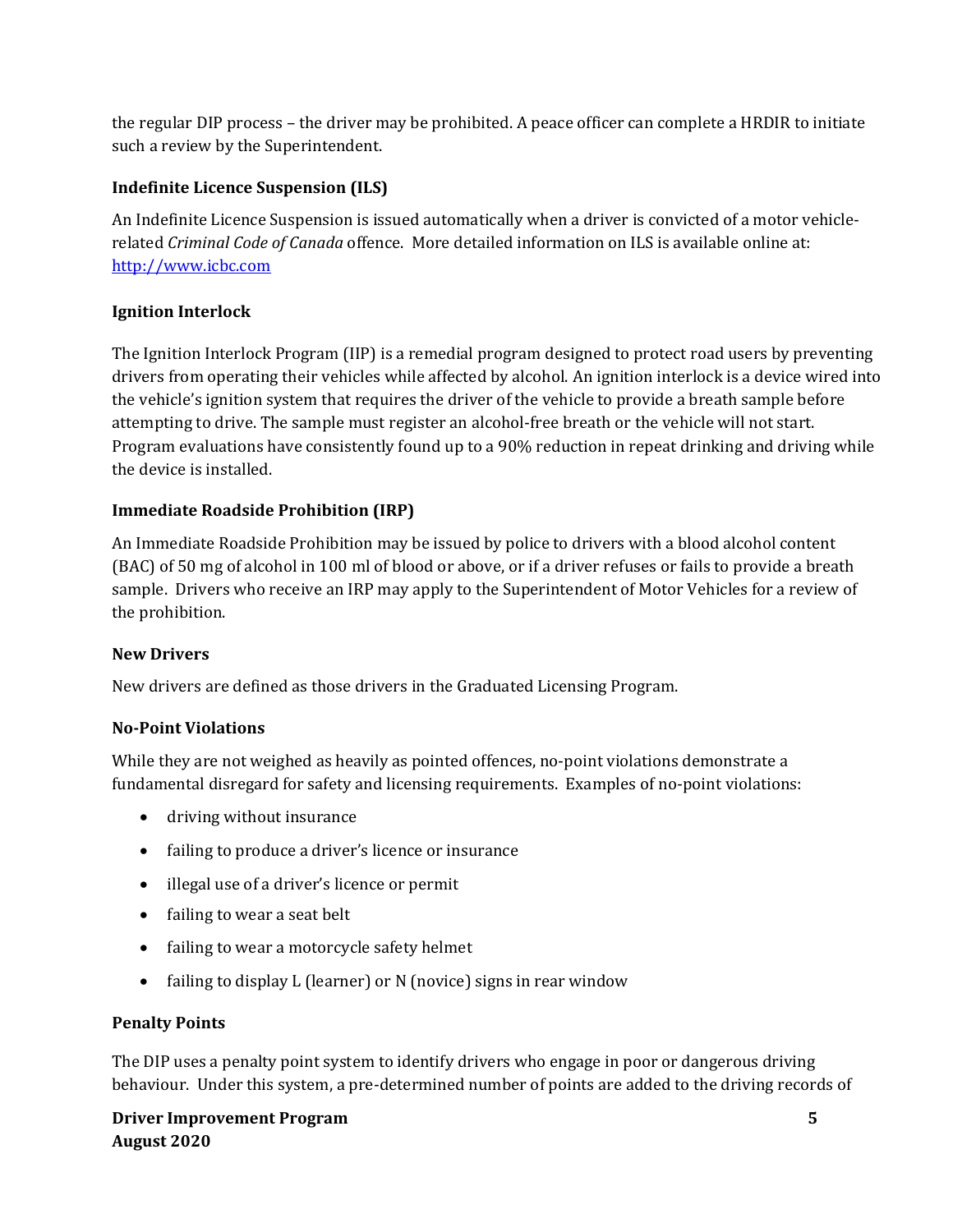individuals who are convicted of driving violations. A listing of penalty points can be found online at: [http://www.icbc.com](http://www.icbc.com/)

#### **Prohibition**

For the purpose of this document, prohibition refers to the intervention stage at which a driving privilege has been revoked. Drivers are prohibited from operating a motor vehicle throughout the duration of the prohibition.

In most cases, driving prohibitions will be for a specified period of time. Drivers who have further traffic convictions or events added to their driving record while subject to a driving prohibition may have their existing driving prohibition extended within the guidelines set out in this document.

#### **Reasonable Person**

A hypothetical person used as a legal standard. The reasonable person acts sensibly, exercises average care, skill and judgement, and takes proper precautions. In the context of operating a motor vehicle, he or she has regard for the safety of the public and must take proper precautions to guard against the risks that may reasonably be anticipated to arise from time to time as he or she proceeds on his or her way. As a general rule, personal factors (including, but not limited to, employment, medical considerations, family responsibilities, hardship, etc.) need not be taken into account in determining a reasonable person standard.

#### **Responsible Driver Program (RDP)**

The Responsible Driver Program is a remedial education and counselling program for drivers who have received certain alcohol- or drug-related prohibitions and/or convictions. Every Canadian province and many jurisdictions throughout the world have similar programs and they have been shown to reduce the risk of repeat alcohol-related accidents and convictions.

#### **Reviewing Officer**

An ICBC employee who, under delegated authority, carries out reviews of driving prohibitions to determine whether the prohibition should be cancelled, reduced or upheld.

#### **RoadSafetyBC Adjudicator**

A RoadSafetyBC adjudicator means an adjudicator with the delegated authority to conduct reviews and impose interventions under the DIP in accordance with the DIP Policies and Guidelines.

#### **Street Racer**

A street racer is an individual who has engaged in high-speed or unsafe racing competition on public highways.

#### **Superintendent**

This is the reference to the Superintendent of Motor Vehicles as noted in Section 118 of the MVA.

#### **Driver Improvement Program 6 August 2020**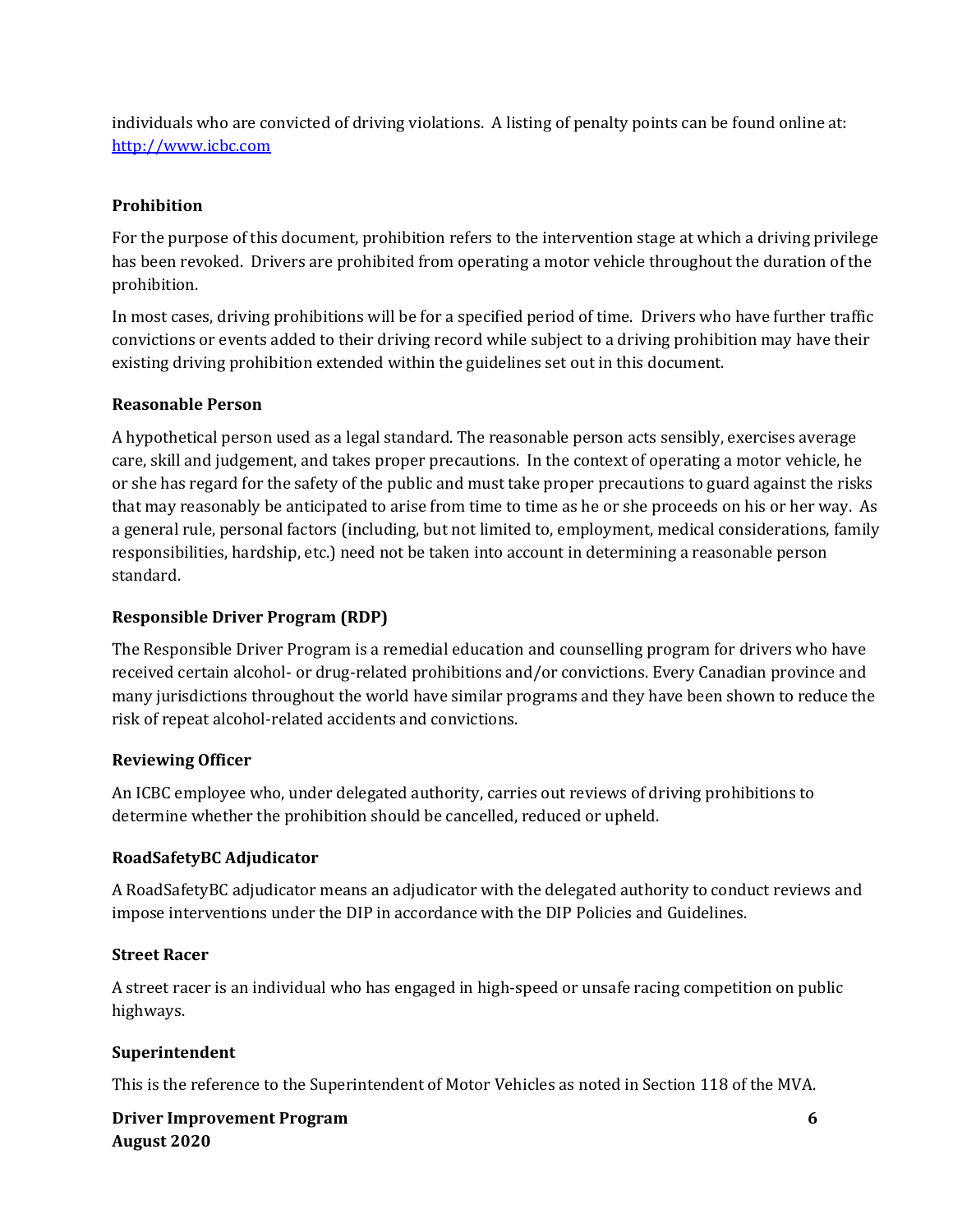#### **Unlicensed Drivers**

All drivers are required by law to have a licence. Interventions for those who drive without a licence will typically be the same as for new drivers.

#### **Vehicle Impoundment**

The police will impound any vehicle driven by a person under a prohibition from driving or licence suspension, or if the person is driving while unlicensed. In addition, a vehicle can be impounded for street racing or stunting, for excessive speeding and alcohol-affected driving, and for failing to properly sit astride a motorcycle or driving a motorcycle while unlicensed or under-licensed.

## **Section 2 - Legislative Authority and Delegation**

Section 93 of the MVA authorizes the Superintendent to prohibit a person from driving a motor vehicle for failing to comply with the Act or for having an unsatisfactory driving record in BC or elsewhere in North America.

Section 117 of the MVA allows the Superintendent to delegate responsibility and authority under this program.

#### **2.0 Legislative Authority**

93 (1) Even though a person is or may be subject to another prohibition from driving, if the superintendent considers it to be in the public interest, the superintendent may, with or without a hearing, prohibit the person from driving a motor vehicle

(a) if the person

(i) has failed to comply with this Act or the regulations, or

(ii) has a driving record that in the opinion of the superintendent is unsatisfactory,

(b) if the person's privilege of driving a motor vehicle has been suspended or cancelled in any jurisdiction in Canada or in the United States of America, or

(c) for any cause not referred to in paragraph (a) or (b) that relates to the use or operation of motor vehicles.

(2) In forming an opinion as to whether a person's driving record is unsatisfactory the superintendent may consider all or any part of the person's driving record, including but not limited to any part of the driving record previously taken into account by a court or by the superintendent in making any order prohibiting the person from driving a motor vehicle.

(3) If under this section the superintendent prohibits a person from driving a motor vehicle on the grounds of an unsatisfactory driving record, a prohibition so made must not be held invalid on the grounds that the superintendent did not examine or consider other information or evidence.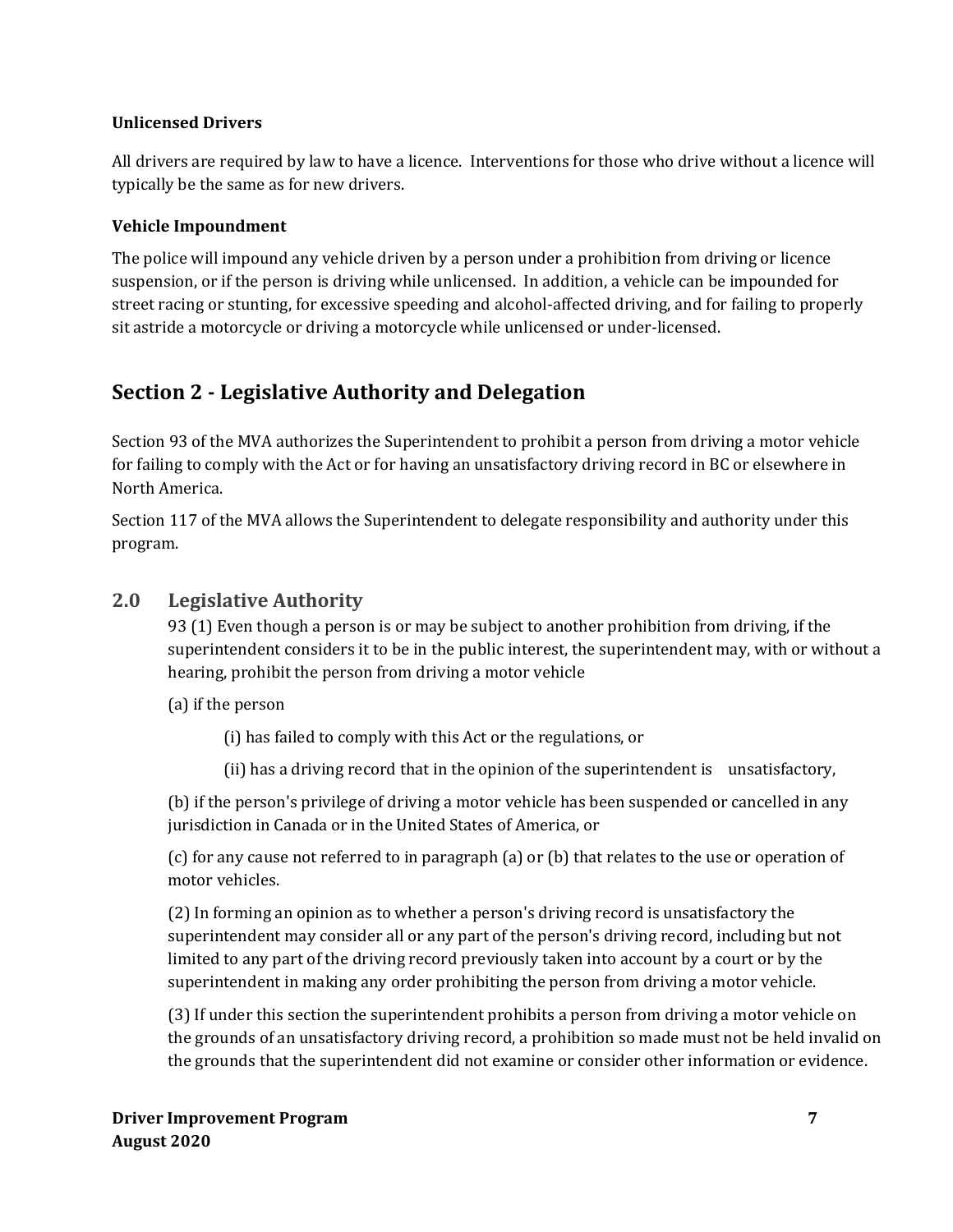### **2.1 Delegation of Authority**

117 (1) The superintendent may delegate any or all of the powers, duties and functions of the superintendent

(a) under this Act to persons appointed in accordance with section 118 (2), or

(b) under this Act, except Part 2.1, to the Insurance Corporation of British Columbia.

(2) The Insurance Corporation of British Columbia, in carrying out powers or responsibilities delegated to it under subsection (1), must act in accordance with any directives issued by the superintendent.

(3) For the purposes of subsection (2), the superintendent may issue general or specific directives.

#### **2.2 Disclaimer**

This excerpt from the MVA is not the official statute. It is intended for reference purposes only and may not be up to date. The Province of British Columbia does not warrant its accuracy and will not be liable or responsible for damages arising out of its use.

The current Statutes and Regulations of British Columbia are available online at: [http://www.bclaws.ca](http://www.bclaws.ca/)

Official print copies of British Columbia Acts and Regulations are available for purchase directly from Crown Publications Inc. online at:<http://www.crownpub.bc.ca/>

Crown Publications

563 Superior Street

Victoria, British Columbia

V8V 1T7

Phone: 250-387-6409 – Fax: 250-387-1120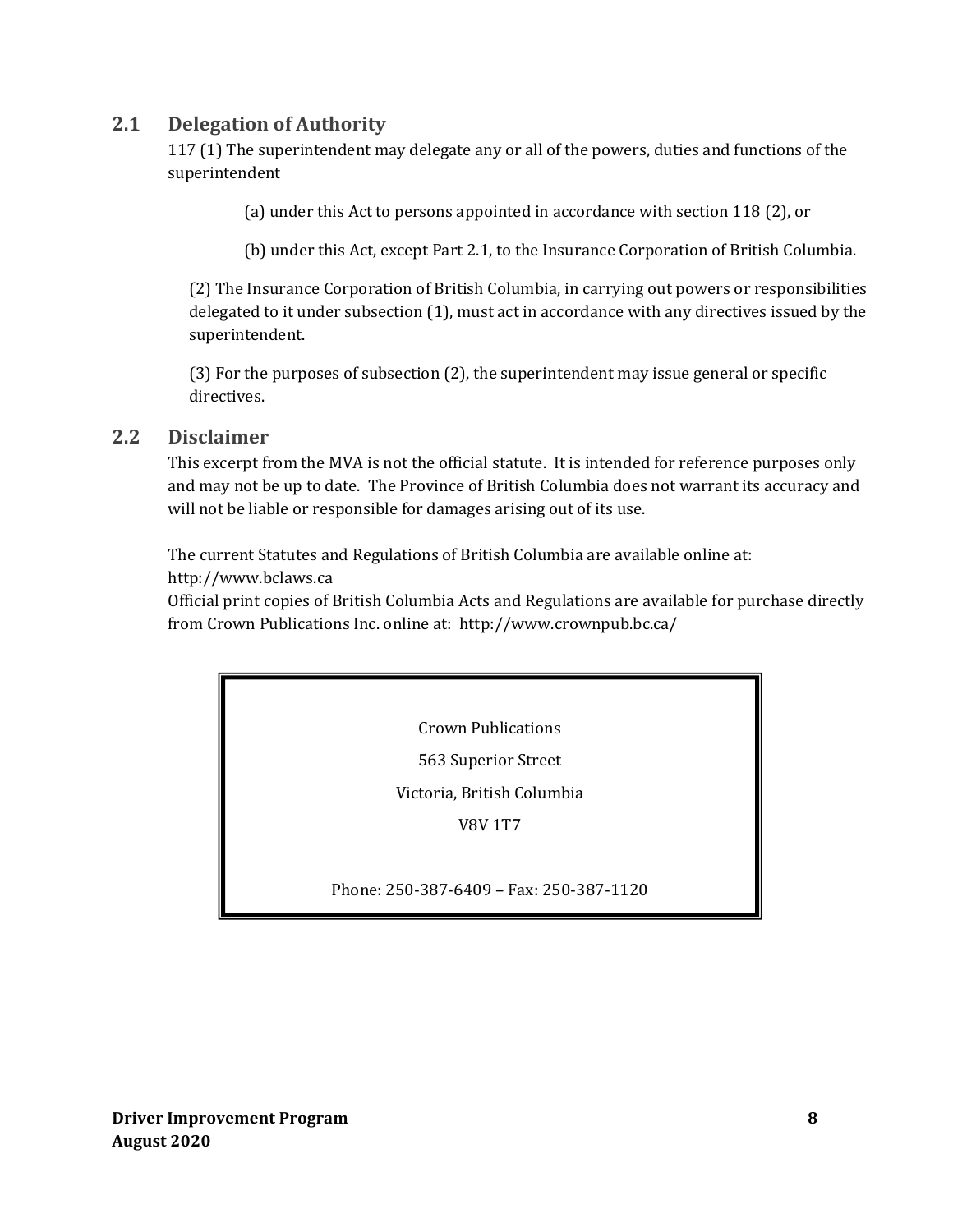## **Section 3 – Interventions**

A variety of driver interventions are imposed by Adjudicators. Decisions are based on the individual circumstances of each case, including the number of separate or repeat infractions. Additionally, the type, timing and the severity of the infractions are all factors in the level of intervention. New drivers, regardless of age, are at a higher risk of causing a crash than experienced drivers. For this reason, there are lower threshold levels for intervention with new drivers. Threshold tables are listed in Section 4 of this document.

#### **3.0 Offence Letters**

Offence letters are sent by ICBC to advise drivers that their driving record is being monitored and that any further driving offences may result in action being taken by the Superintendent. Drivers receive an offence letter when they reach a certain point threshold (see tables in Section 4).

#### **3.1 Warning Letters**

Warning letters are sent by ICBC and are intended to let drivers know that their driving records are monitored and to encourage them to improve their driving behaviour by highlighting the consequences of high-risk driving.

#### **3.2 Probation**

Drivers who receive a notice of probation from ICBC maintain their driving privileges, but are warned that any further violations may result in a driving prohibition. Probation may be employed either before a prohibition is initially imposed or after the driver's licence has been reinstated.

Once the probation period has ended a driver remains under close scrutiny for an additional two years and will likely be subject to a driving prohibition if further infractions are added to the driving record.

#### **3.3 Prohibition**

Prohibition from driving is the most severe intervention of the Driver Improvement Program.

In most cases, a Notice of Intent to Prohibit is sent to the driver giving them an opportunity to make a submission that the prohibition should not proceed or should be reduced.

An ICBC Adjudication Representative will consider the five-year driving record and may send a Notice of Intent to Prohibit to a driver when one or more of the following apply:

- the requisite point level has been exceeded (see tables in Section 4)
- the driver accumulates more points within two years, but after six months of a prohibition or probation
- an experienced driver commits two or more high-risk offences within a one-year period (see 4.2 in Section 4)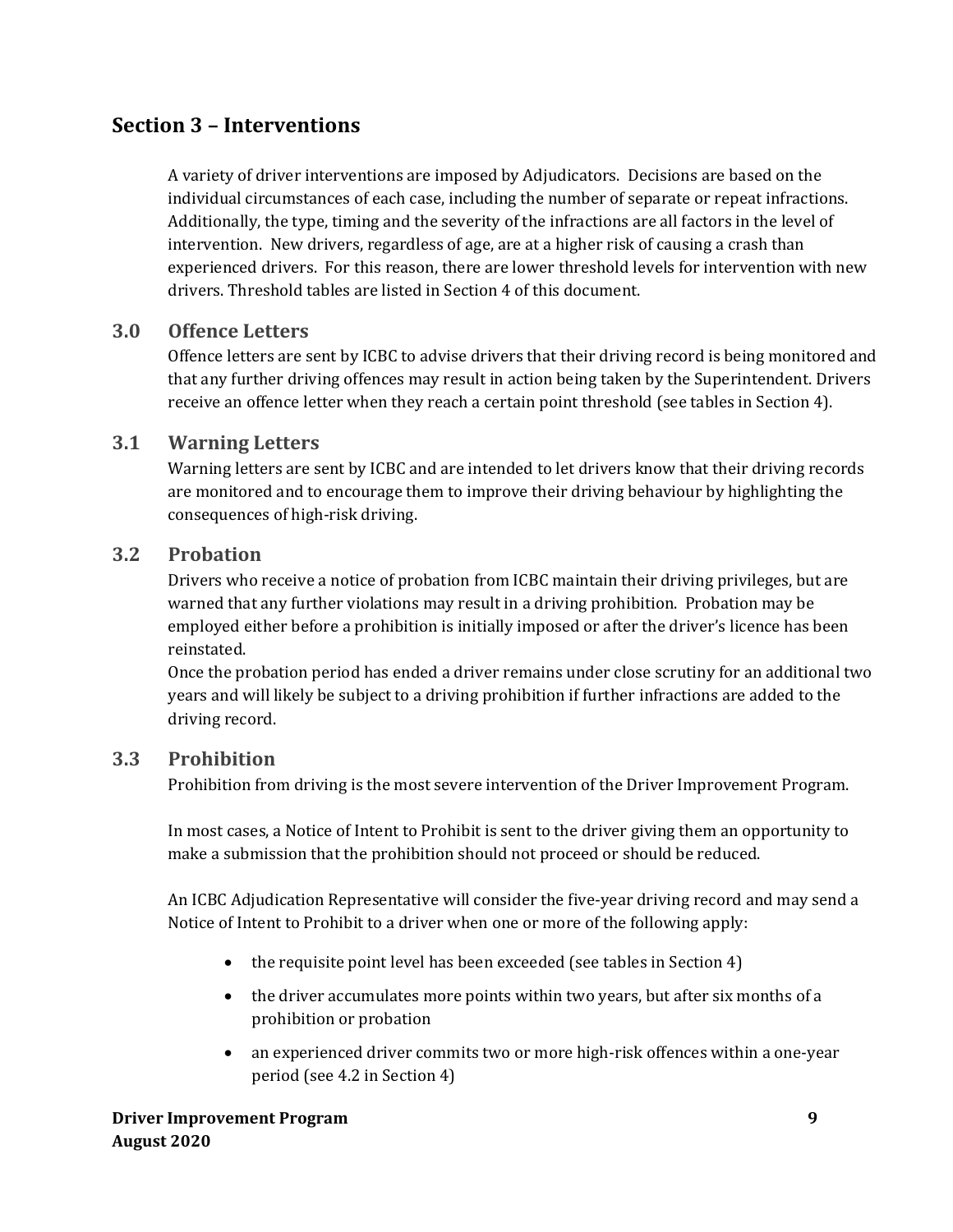- the driver has been convicted in the USA of an offence that is equivalent to a Canadian *Criminal Code* motor vehicle-related offence
- the ICBC Adjudication Representative determines that a driving prohibition is in the public interest

The driver is given an opportunity to explain why the prohibition should not be imposed. If no submission is made, a Notice of Prohibition will be sent to the driver. If an application for review has been made, the submission will be taken into consideration prior to any decision being made.

In other situations, a Notice of Prohibition may be issued without first giving the driver a Notice of Intent to Prohibit.

The Notice of Prohibition may be issued when:

- the driver has accumulated more points within six months of a probation or prohibition
- the Notice of Intent to Prohibit is upheld after a review
- an additional term of prohibition is added to a prohibition already in effect
- the driving record changes due to a dispute
- the driver has been convicted of another offence while on probation
- the ICBC Adjudication Representative or RoadSafetyBC Adjudicator determines that a driving prohibition is in the public interest

ICBC will refer a driver's record to RoadSafetyBC for adjudication when:

- a driver has more than 50 penalty points resulting from 2, 3, 4 and 6 point infractions within a two year period
- a police report is on file
- the Superintendent deems it necessary

The Notice of Prohibition is typically sent by regular mail to the driver. By signing, dating and returning the Notice to ICBC, the driver has acknowledged receipt of the Notice of Prohibition and the prohibition will take effect. Drivers also have the option of attending an ICBC Driver Licensing Office, a Service BC location, or an Appointed Agent location to acknowledge their prohibition by completing an Acknowledgement of Prohibition from Driving form. The driver must also surrender their driver's licence. ICBC must forward a driver's DIP file, including a signed and dated Notice of Prohibition or Acknowledgement of Prohibition from Driving form, to the Superintendent upon request.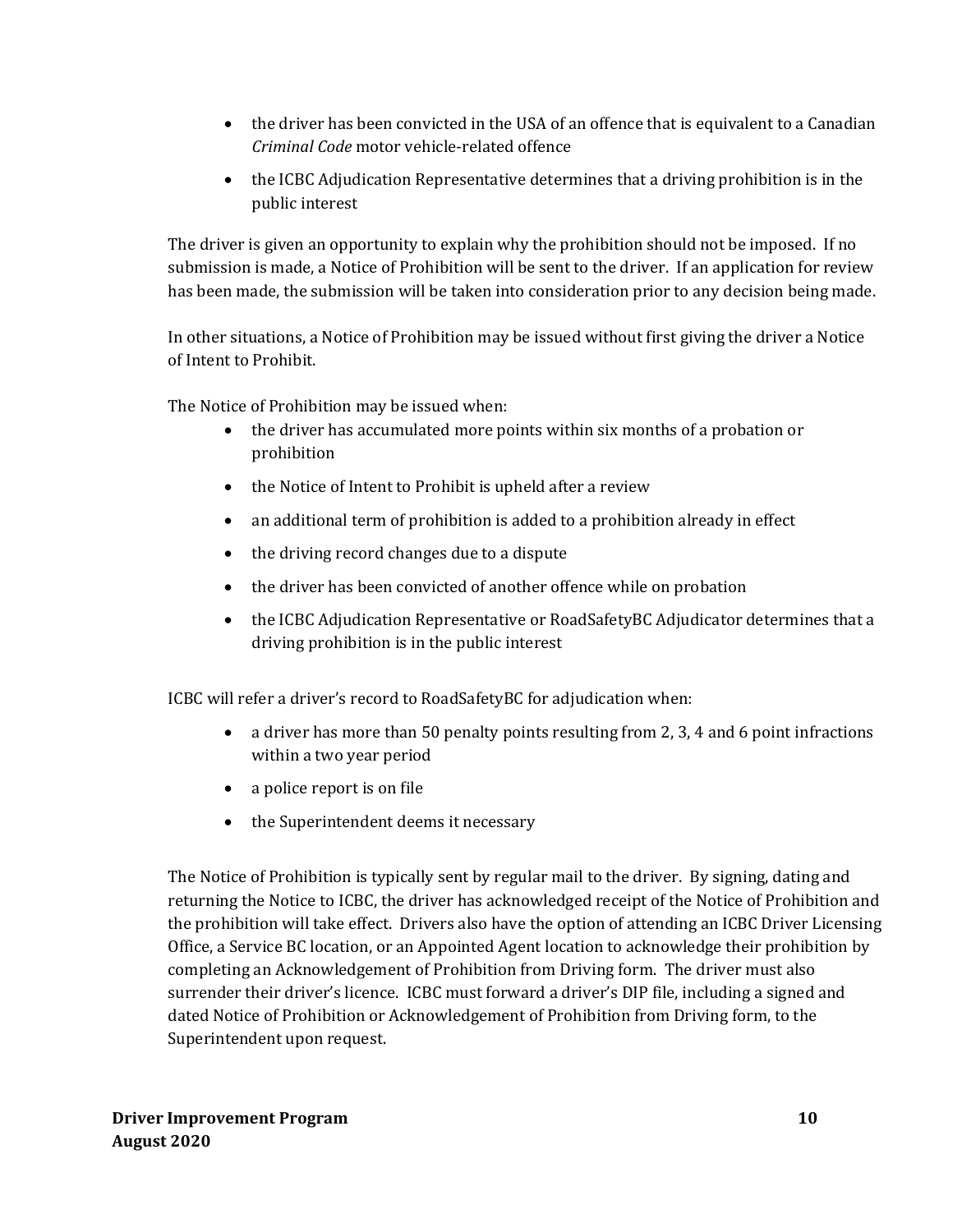If the prohibition is not acknowledged by the driver, then the prohibition will not take effect and will remain outstanding. The driving record will reflect the outstanding prohibition which may be served on a driver by the police.

If the driver is not personally served by the police or does not acknowledge a prohibition, the outstanding prohibition will remain on the driving record indefinitely even if the driver applies for a review of the prohibition.

Once the driver acknowledges the prohibition or is personally served by the police, the prohibition takes effect for the duration specified. When the prohibition period is complete and all other requirements have been met, drivers may apply for a new licence. As set out in Directions to ICBC pertaining to section 60(6)of the MVA, if granted, the new licence will be a two-year, short-term renewal licence.

Once the prohibition period has ended, a driver remains under close scrutiny for an additional two years and will likely be subject to a driving prohibition if further infractions are added to the driving record.

## **Section 4 – Adjudication Policies and Guidelines**

The underlying principle in these guidelines is that interventions should escalate in cases of numerous infractions or repeated driver improvement interventions. In more serious cases an Adjudicator may decide to prohibit a driver without prior interventions under the DIP, or even when the driving record is free from convictions.

The number of penalty points, the severity of infraction(s)and whether the driver is new or experienced typically determines the scope of intervention available to Adjudicators. Within that scope, the actual intervention imposed against the driver is done so at the discretion of the Adjudicator, based on the specific circumstances of that driver's record. Depending on the driving record, interventions outside of these Policies and Guidelines may be appropriate.

If the ICBC Adjudication Representative finds that a higher or lower intervention is warranted than the following charts indicate, or if there are driver fitness issues, the file will typically be forwarded to RoadSafetyBC for decision.

## **4.0 General Considerations**

The Adjudicator will take into account the five-year driving record, including both pointed and non-pointed violations, as well as any submissions from the driver. Additionally, the following factors are considered when adjudicating a record:

• driving experience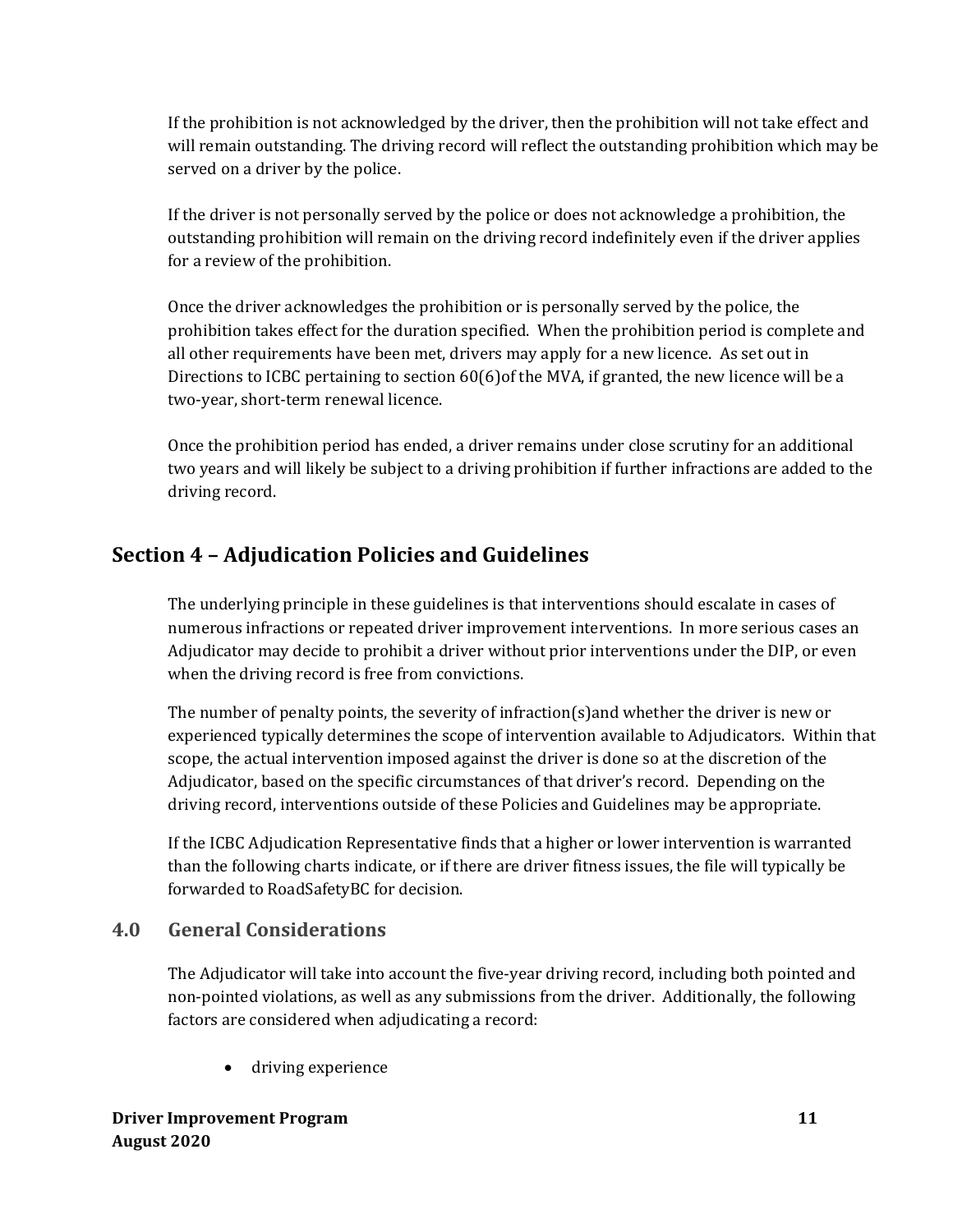- type and class of licence(s)
- seriousness of the infraction(s) as they relate to public safety or property damage
- period of time since the infraction or between infractions
- previous warnings, probation periods or driving prohibitions
- previous lenience shown by Adjudicators
- penalty points
- driving improvement shown

The following charts provide Adjudicators with an appropriate range of discretion for driver improvement action, as delegated by the Superintendent of Motor Vehicles. Drivers who have further traffic convictions or events added to their driving record while subject to a driving prohibition may have their existing driving prohibition extended. These figures are intended as guidelines only.

## **4.1 Experienced Drivers – Intervention Chart**

| The following chart is based on driver penalty points accumulated by experienced drivers within |
|-------------------------------------------------------------------------------------------------|
| the previous two years.                                                                         |

| <b>Experienced Drivers Intervention Chart</b> |                |         |                  |               |              |                    |        |                 |
|-----------------------------------------------|----------------|---------|------------------|---------------|--------------|--------------------|--------|-----------------|
|                                               | <b>Offence</b> | Warning |                  | <b>Notice</b> |              | <b>Prohibition</b> |        | <b>Refer to</b> |
|                                               | Letter         | Letter  | <b>Probation</b> | <b>of</b>     | <b>Final</b> | Min#<br>Max#       |        | RoadSafetyBC    |
|                                               |                |         |                  | Intent        |              | months             | months |                 |
| <b>POINTS</b>                                 |                |         |                  |               |              |                    |        |                 |
| $9 - 14$                                      |                | X       |                  |               |              |                    |        |                 |
| $15 - 19$                                     |                |         | X                | X             | X            | 3                  | 8      |                 |
| $20 - 24$                                     |                |         |                  | X             | X            | 4                  | 10     |                 |
| $25 - 35$                                     |                |         |                  | X             | X            | 6                  | 12     |                 |
| $36 - 49$                                     |                |         |                  | X             | X            | 8                  | 18     |                 |
| 50 or more                                    |                |         |                  |               |              |                    |        | X               |

## **4.2 Experienced Drivers – High-Risk Driving Offences**

The following offences under the Motor Vehicle Act constitute dangerous, high-risk driving behaviour and habits that require driver improvement action when an experienced driver's record demonstrates a pattern of these offences:

- excessive speed
- driving without due care and attention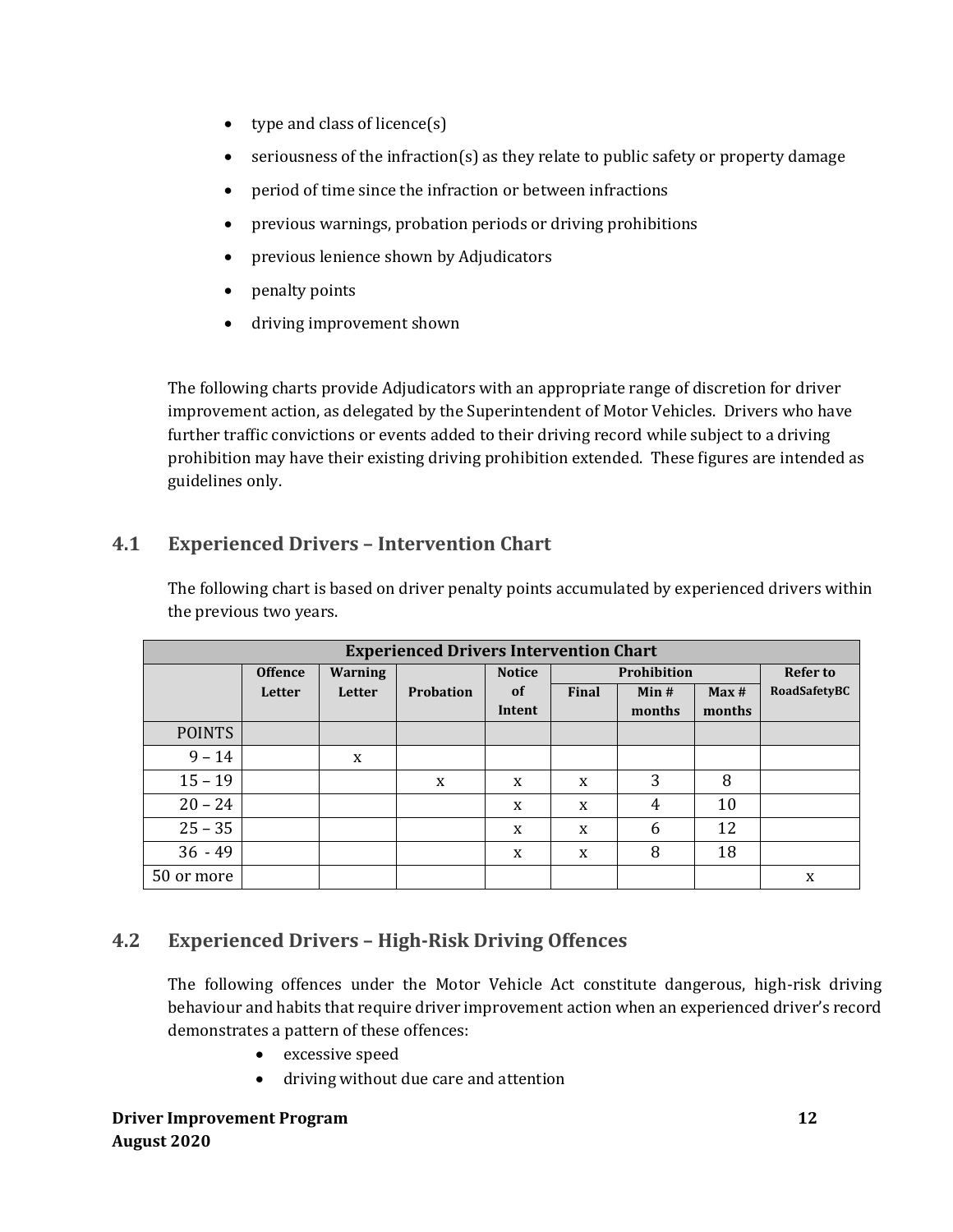- driving without reasonable consideration
- use of an electronic device while driving **(effective June 1, 2016)**
- emailing or texting while driving **(effective June 1, 2016)**

Experienced drivers who commit two or more of these high-risk driving offences within a one-year period are subject to potential driver improvement action as per the intervention chart below.

Note: Effective June 1, 2016 the offences for use of an electronic device while driving and emailing or texting while driving are added to the list of high-risk driving offences. Use of an electronic device while driving and emailing or texting while driving are therefore considered high-risk offences for the purposes of the DIP when the violation ticket for these offences is issued to an experienced driver on or after June 1, 2016.

| <b>Experienced Drivers Intervention Chart—Multiple High-Risk Driving Offences</b> |               |                    |               |               |              |  |
|-----------------------------------------------------------------------------------|---------------|--------------------|---------------|---------------|--------------|--|
|                                                                                   | <b>Notice</b> | <b>Prohibition</b> |               |               |              |  |
|                                                                                   | of            | Final              | Min#          | Max#          | RoadSafetyBC |  |
|                                                                                   | Intent        |                    | <b>Months</b> | <b>Months</b> |              |  |
| HIGH-RISK DRIVING OFFENCES                                                        |               |                    |               |               |              |  |
| Prior to June 1, 2016: Any combination of                                         | X             | X                  | 3             | 12            |              |  |
| two or more of the following offences within                                      |               |                    |               |               |              |  |
| a one-year period: excessive speed, driving                                       |               |                    |               |               |              |  |
| without due care and attention and driving                                        |               |                    |               |               |              |  |
| without reasonable consideration                                                  |               |                    |               |               |              |  |
| On or after June 1, 2016: Any combination                                         | X             | X                  | 3             | 12            |              |  |
| of two or more of the following offences                                          |               |                    |               |               |              |  |
| within a one-year period: excessive speed,                                        |               |                    |               |               |              |  |
| driving without due care and attention,                                           |               |                    |               |               |              |  |
| driving without reasonable consideration,                                         |               |                    |               |               |              |  |
| use of an electronic device while driving,                                        |               |                    |               |               |              |  |
| and emailing or texting while driving                                             |               |                    |               |               |              |  |

#### **4.3 New Drivers Intervention Chart – No Previous Prohibitions**

As outlined in the intervention chart below and under 4.4, new drivers face driver improvement action after committing any driving offence carrying two or more driver penalty points.

| <b>New Drivers Intervention Chart - No Previous Prohibitions</b> |                |                |                  |               |       |               |               |                 |
|------------------------------------------------------------------|----------------|----------------|------------------|---------------|-------|---------------|---------------|-----------------|
| Within 24                                                        | <b>Offence</b> | <b>Warning</b> |                  | <b>Notice</b> |       | Min.#         | Max#          | <b>Refer to</b> |
| <b>Months</b>                                                    | Letter         | Letter         | <b>Probation</b> | of<br>Intent  | Final | <b>Months</b> | <b>Months</b> | RoadSafetyBC    |
| Points                                                           |                |                |                  |               |       |               |               |                 |
| $2 - 6$                                                          | X              |                | X                | X             | X     |               | 6             |                 |
| $7 - 13$                                                         |                |                |                  | X             | X     | າ             | 8             |                 |
| $14 - 20$                                                        |                |                |                  | X             | X     | 4             | 10            |                 |
| $21 - 29$                                                        |                |                |                  | X             | X     | 6             | 12            |                 |
| $30 - 49$                                                        |                |                |                  | X             | X     | 8             | 18            |                 |
| 50 or more                                                       |                |                |                  |               |       |               |               | x               |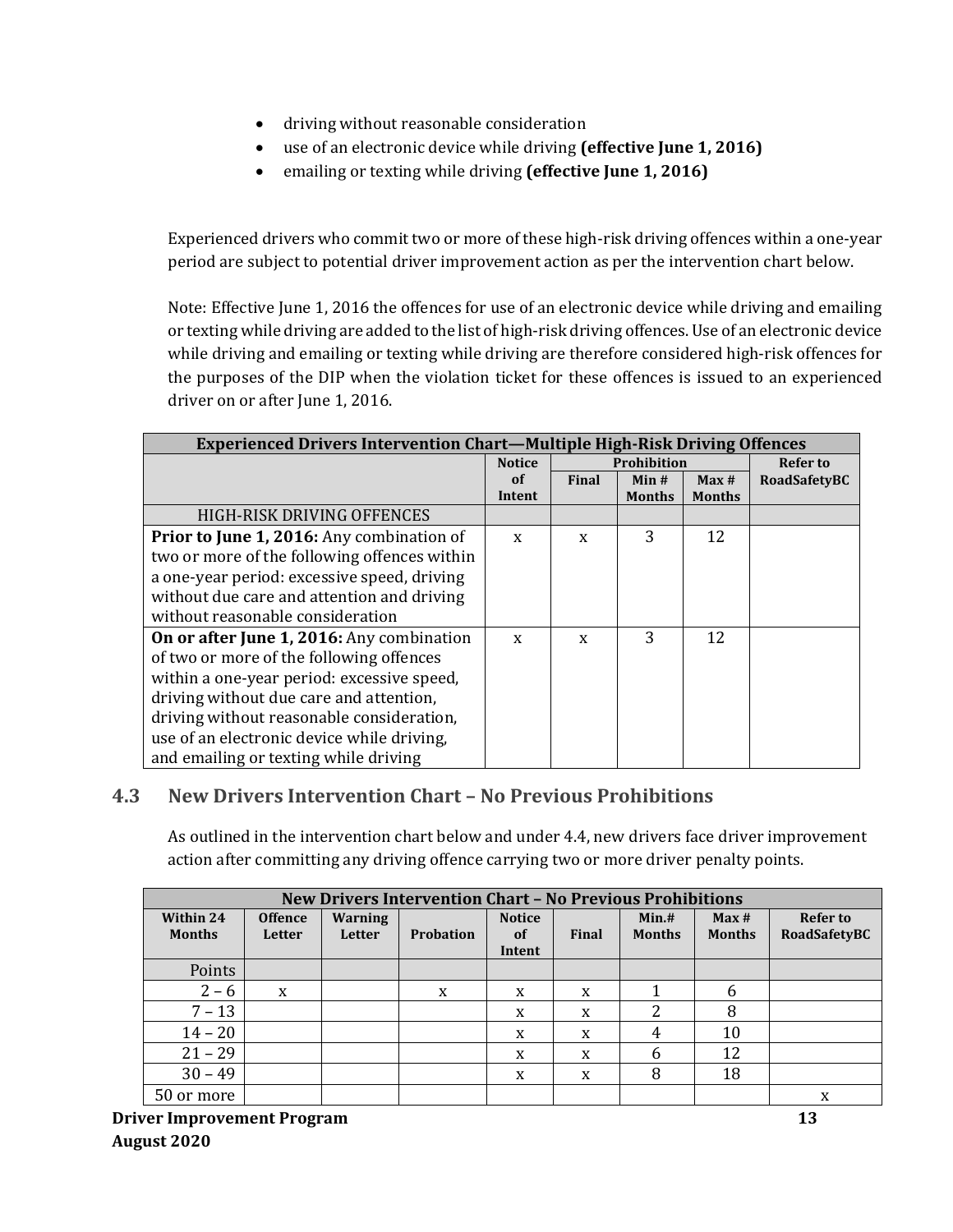**4.4 New Drivers – With Previous Prohibitions (within 2 years) – Intervention Chart**

| <b>New Drivers - With Previous Prohibitions - Intervention Chart</b> |                          |                          |           |                                          |       |                           |                       |                                 |
|----------------------------------------------------------------------|--------------------------|--------------------------|-----------|------------------------------------------|-------|---------------------------|-----------------------|---------------------------------|
| Within 24<br><b>Months</b>                                           | <b>Offence</b><br>Letter | <b>Warning</b><br>Letter | Probation | <b>Notice</b><br><sub>of</sub><br>Intent | Final | $Min.$ #<br><b>Months</b> | Max#<br><b>Months</b> | <b>Refer to</b><br>RoadSafetyBC |
| Points                                                               |                          |                          |           |                                          |       |                           |                       |                                 |
| $2 - 6$                                                              | X                        |                          | X         | X                                        | X     | 2                         | 6                     |                                 |
| $7 - 13$                                                             |                          |                          |           | X                                        | X     | 3                         | 8                     |                                 |
| $14 - 20$                                                            |                          |                          |           | X                                        | X     | 6                         | 12                    |                                 |
| $21 - 30$                                                            |                          |                          |           | X                                        | X     | 8                         | 14                    |                                 |
| $31 - 49$                                                            |                          |                          |           | X                                        | X     | 10                        | 18                    |                                 |
| $50$ or                                                              |                          |                          |           |                                          |       |                           |                       | X                               |
| more                                                                 |                          |                          |           |                                          |       |                           |                       |                                 |

## **4.5 Alcohol- or Drug-Related Driving Suspensions and Prohibitions**

Driving while affected by alcohol or drugs is among the most dangerous behaviour a driver can engage in. IRPs, 24-hour prohibitions and 12-hour suspensions are issued by police to immediately remove drivers from the road if their ability to drive is affected by alcohol or drugs. IRPs are used when a police officer believes a driver's ability to operate a vehicle is affected by alcohol due to a WARN or a FAIL reading on an approved screening device (ASD), or a driver refuses to provide a sample in an ASD. 24-hour prohibitions are used when a police officer believes a driver's ability to operate a vehicle is affected by alcohol or drugs. 12-hour suspensions may be issued if a new driver has any amount of alcohol in their blood.

If a new driver receives one IRP, one 12-hour suspension, or one 24-hour prohibition they will be subject to driver improvement action.

If an experienced driver receives two 24-hour prohibitions within two years, they will usually receive a warning letter. However, if they have other offences, convictions or prohibitions within that period, they may receive a Notice of Intent to Prohibit.

If an experienced driver receives three 24-hour prohibitions within two years, a Notice of Intent to Prohibit may be sent to the driver.

Depending on the driver's overall record, the length of the prohibition may be longer.

#### **New Drivers – IRPs, 24-hour Prohibitions and 12-hour Suspensions**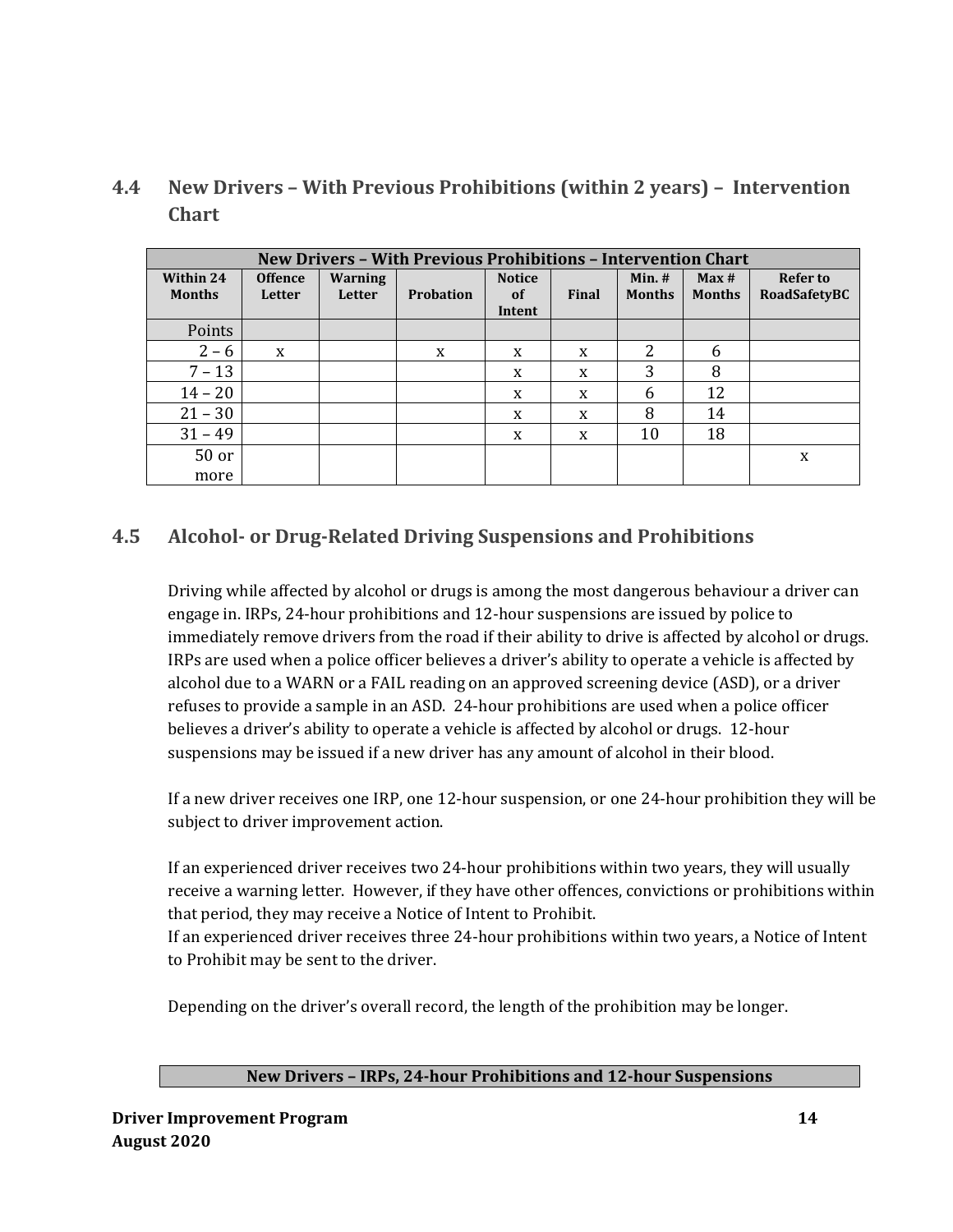|                       |                     | Prohibition |                       |                       |              |  |  |  |
|-----------------------|---------------------|-------------|-----------------------|-----------------------|--------------|--|--|--|
|                       | Notice of<br>Intent | Final       | Min#<br><b>Months</b> | Max#<br><b>Months</b> | RoadSafetyBC |  |  |  |
| one IRP or 12/24 hour | X                   |             |                       |                       |              |  |  |  |
| two IRP or 12/24 hour | x                   |             | 3                     | 8                     |              |  |  |  |
| three                 | X                   |             | 6                     | 12                    |              |  |  |  |
| four                  | X                   |             | 12                    | 18                    |              |  |  |  |
| five                  | X                   |             | 16                    | 24                    |              |  |  |  |
| six or more           |                     |             |                       |                       | X            |  |  |  |

| <b>Experienced Drivers - 24-hour Prohibitions</b>                                     |                |                     |       |                       |                       |   |  |  |
|---------------------------------------------------------------------------------------|----------------|---------------------|-------|-----------------------|-----------------------|---|--|--|
|                                                                                       |                | Refer to            |       |                       |                       |   |  |  |
|                                                                                       |                | <b>RoadSafetyBC</b> |       |                       |                       |   |  |  |
|                                                                                       | <b>Warning</b> | Notice of<br>Intent | Final | Min#<br><b>Months</b> | Max#<br><b>Months</b> |   |  |  |
|                                                                                       |                |                     |       |                       |                       |   |  |  |
| Two*                                                                                  | X              | X                   |       | 2                     | 6                     |   |  |  |
| three                                                                                 |                | X                   |       | 3                     | 8                     |   |  |  |
| four                                                                                  |                | X                   |       | 4                     | 12                    |   |  |  |
| five                                                                                  |                | X                   |       | 5                     | 18                    |   |  |  |
| six                                                                                   |                | X                   |       | 6                     | 24                    |   |  |  |
| seven or more                                                                         |                |                     |       |                       |                       | X |  |  |
| *Drivers may receive a Notice of Intent if other offences or convictions exist on the |                |                     |       |                       |                       |   |  |  |
|                                                                                       | driving record |                     |       |                       |                       |   |  |  |

#### **4.6 High-Risk Driving Prohibition Guidelines:**

Section 93 of the MVA provides the Superintendent with the authority to prohibit a person from driving a motor vehicle, if the Superintendent considers it to be in the public interest. If the Superintendent is satisfied that the driver is an immediate risk to public safety, the driver may be prohibited. In these instances, a HRDIR may be completed by a peace officer and reviewed by the Superintendent. In cases where a driver has engaged in high-risk driving behaviours that meet a certain criteria, the Superintendent will issue a Notice of Prohibition in order to immediately intervene and ensure public safety by removing the driver from the road. The chart below provides a list of criteria that the Superintendent may consider in determining if an intervention is appropriate and the appropriate length of any intervention related to a high-risk driving incident.

The criteria are not exhaustive. The Superintendent maintains the discretion to intervene and prohibit drivers that engage in all types of high-risk driving behaviours. The length of prohibition is at the discretion of the Superintendent and depends on the individual circumstances in each case, including the potential and actual harms that have resulted from the driving behaviour. The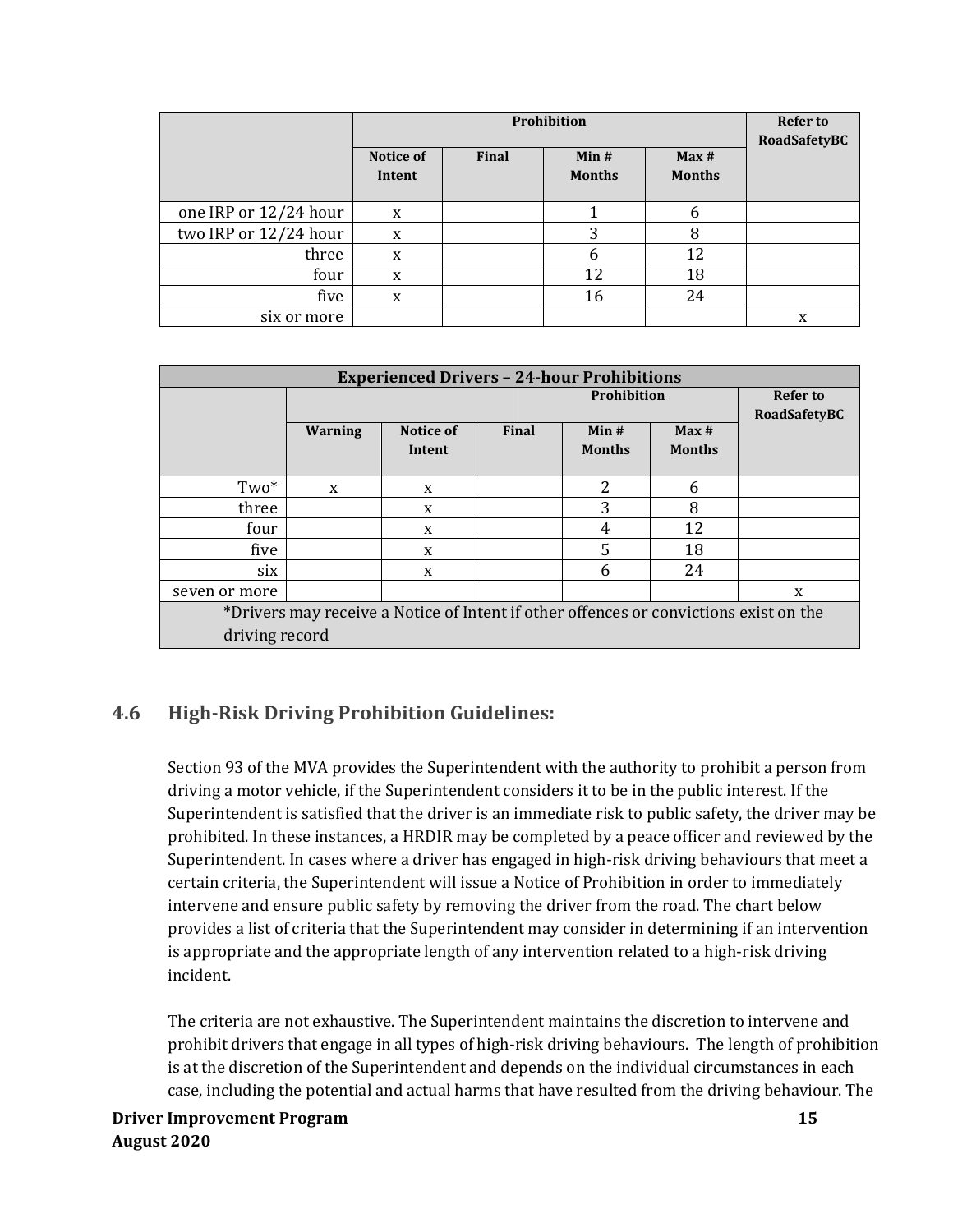types and severity of circumstances that result in a prohibition are greatly varied and for that reason, the guidelines do not contain specific prohibition lengths. Rather, the Superintendent exercises discretion in determining what is appropriate in each case. The prohibition criteria listed below are guidelines only.

| Length of<br><b>Prohibition:</b> | Criteria:                                                                                                                                                                                                          |  |  |  |  |  |  |  |  |  |
|----------------------------------|--------------------------------------------------------------------------------------------------------------------------------------------------------------------------------------------------------------------|--|--|--|--|--|--|--|--|--|
| 3+ months                        | Criteria that the Superintendent may consider in determining whether to<br>prohibit a person from driving a motor vehicle under section 93(1)(c) of the<br>MVA:                                                    |  |  |  |  |  |  |  |  |  |
|                                  | The police have identified the driver.<br>$\bullet$                                                                                                                                                                |  |  |  |  |  |  |  |  |  |
|                                  | The police have served any violation tickets and/or have recommended, or<br>$\bullet$<br>intend to recommend, that the driver be charged with any MVA or Criminal<br>Code offences.                                |  |  |  |  |  |  |  |  |  |
|                                  | There has not been a previous intervention for the incident under section<br>$\bullet$<br>$93(1)(a)$ of the MVA.                                                                                                   |  |  |  |  |  |  |  |  |  |
|                                  | The incident demonstrated an immediate risk to public safety, which may<br>$\bullet$<br>include but is not limited to:                                                                                             |  |  |  |  |  |  |  |  |  |
|                                  | The risk was foreseeable to a reasonable person; and,<br>٠                                                                                                                                                         |  |  |  |  |  |  |  |  |  |
|                                  | The details of the incident increased the risk to public safety; or,<br>٠<br>The number of specific actions and decisions made by the driver within<br>٠<br>the same incident increased the risk to public safety. |  |  |  |  |  |  |  |  |  |
|                                  | Criteria that the Superintendent may consider in determining the length of<br>any intervention related to a HRDIR:                                                                                                 |  |  |  |  |  |  |  |  |  |
|                                  | The details of the incident increased the risk to public safety, which may<br>include but are not limited to:                                                                                                      |  |  |  |  |  |  |  |  |  |
|                                  | Location;<br>$\circ$                                                                                                                                                                                               |  |  |  |  |  |  |  |  |  |
|                                  | Weather;<br>$\circ$                                                                                                                                                                                                |  |  |  |  |  |  |  |  |  |
|                                  | Traffic and pedestrian conditions; and,<br>$\circ$<br>Any further details or evidence in the HRDIR.                                                                                                                |  |  |  |  |  |  |  |  |  |
|                                  | $\circ$<br>Other factors increased the risk to public safety, which may include but are not<br>$\bullet$                                                                                                           |  |  |  |  |  |  |  |  |  |
|                                  | limited to:                                                                                                                                                                                                        |  |  |  |  |  |  |  |  |  |
|                                  | Alcohol;<br>$\circ$                                                                                                                                                                                                |  |  |  |  |  |  |  |  |  |
|                                  | Drugs;<br>$\circ$                                                                                                                                                                                                  |  |  |  |  |  |  |  |  |  |
|                                  | Speed;<br>$\circ$                                                                                                                                                                                                  |  |  |  |  |  |  |  |  |  |
|                                  | Licensing status;<br>$\circ$                                                                                                                                                                                       |  |  |  |  |  |  |  |  |  |
|                                  | Passengers (including minors); and,<br>$\circ$                                                                                                                                                                     |  |  |  |  |  |  |  |  |  |
|                                  | Property damage, personal injury and/or fatality, or the significant<br>$\circ$<br>likelihood of property damage, personal injury and/or fatality.                                                                 |  |  |  |  |  |  |  |  |  |
|                                  | Specifics of the driving record, which may include but are not limited to:                                                                                                                                         |  |  |  |  |  |  |  |  |  |
|                                  | Multiple prior convictions;<br>$\circ$                                                                                                                                                                             |  |  |  |  |  |  |  |  |  |
|                                  | Prior motor vehicle-related Criminal Code convictions and/or MVA<br>$\circ$                                                                                                                                        |  |  |  |  |  |  |  |  |  |
|                                  | convictions for high risk driving offences; and,                                                                                                                                                                   |  |  |  |  |  |  |  |  |  |
|                                  | Previous interventions under section 93 of the MVA and the length of<br>$\circ$                                                                                                                                    |  |  |  |  |  |  |  |  |  |
|                                  | the time between those interventions.                                                                                                                                                                              |  |  |  |  |  |  |  |  |  |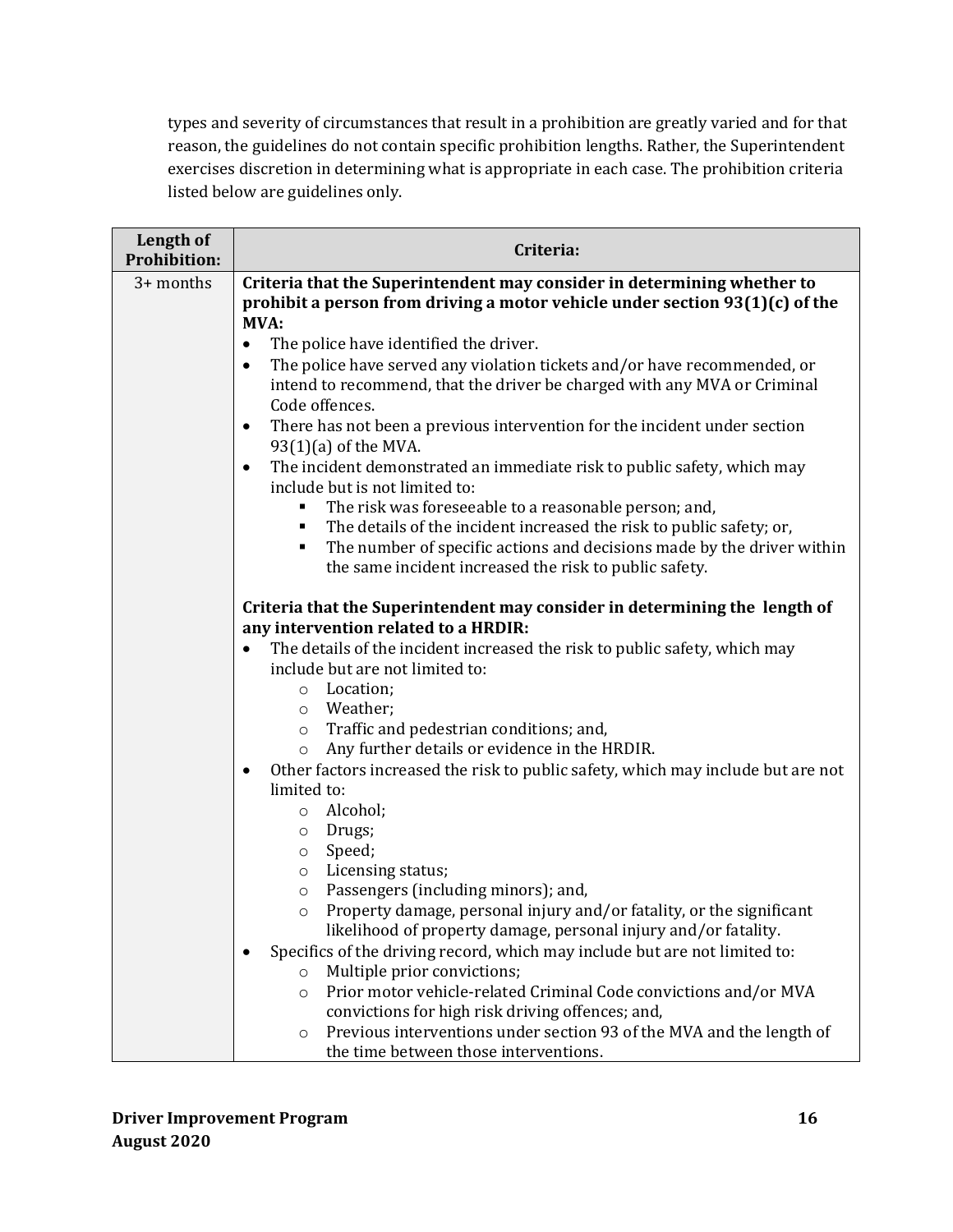**Note:** If for any reason the Superintendent determines that the incident does not on its own warrant intervention under the HRDIR Program, the Superintendent may instead have ICBC review the matter under the authority delegated to them, to consider whether an intervention, if any, is appropriate under section 93(1)(a) of the MVA on the basis of the person's driving record.

## **4.7 Criminal Code / Motor Vehicle Act Convictions**

When a driver is convicted of a Criminal Code offence in Canada that results in a court-ordered prohibition from driving, either in BC or out-of-province, the information is added to their BC driving record.

Some motor vehicle-related Criminal Code offences carry automatic prohibitions from driving. Those prohibitions are separate from any action taken under the DIP and do not take into account the entire driving record. When a Criminal Code conviction, MVA conviction for failing to stop for a peace officer, driving while prohibited/suspended, or combination thereof, is added to the driving record, an ICBC Adjudication Representative reviews the record and has the discretion to give an additional prohibition for up to three years. If the ICBC Adjudication Representative feels a longer prohibition is warranted, they must refer the file to RoadSafetyBC.

If the conviction is for section 220 or 249 (4) of the Criminal Code, which relate to causing death by criminal negligence or by dangerous operation of a motor vehicle, the file must be referred to RoadSafetyBC unless the court orders a prohibition of three years or more.

Occasionally, unsolicited police reports are received before the matter goes to court. When this occurs, and the driving behaviour is particularly dangerous, RoadSafetyBC will review the driving record immediately. Otherwise, an ICBC Adjudication Representative will review the driver's record after a conviction.

#### **4.8 USA Convictions**

When a driver is convicted of an offence in the USA, ICBC will determine whether the offence is equivalent to a Criminal Code offence. If satisfied that the offence is equivalent, ICBC has the authority to issue a driving prohibition for a term equivalent to that if the offence occurred in BC.

A prohibition will only be imposed if ICBC receives notification of the USA conviction within three years of the conviction date.

## **Section 5 - Reviews**

In accordance with the principles of administrative fairness, drivers may request a review of any driver improvement action. Drivers seeking a review of a driving prohibition issued under the DIP must send a completed Application for Review form and pay a non-refundable fee of \$100 for each application.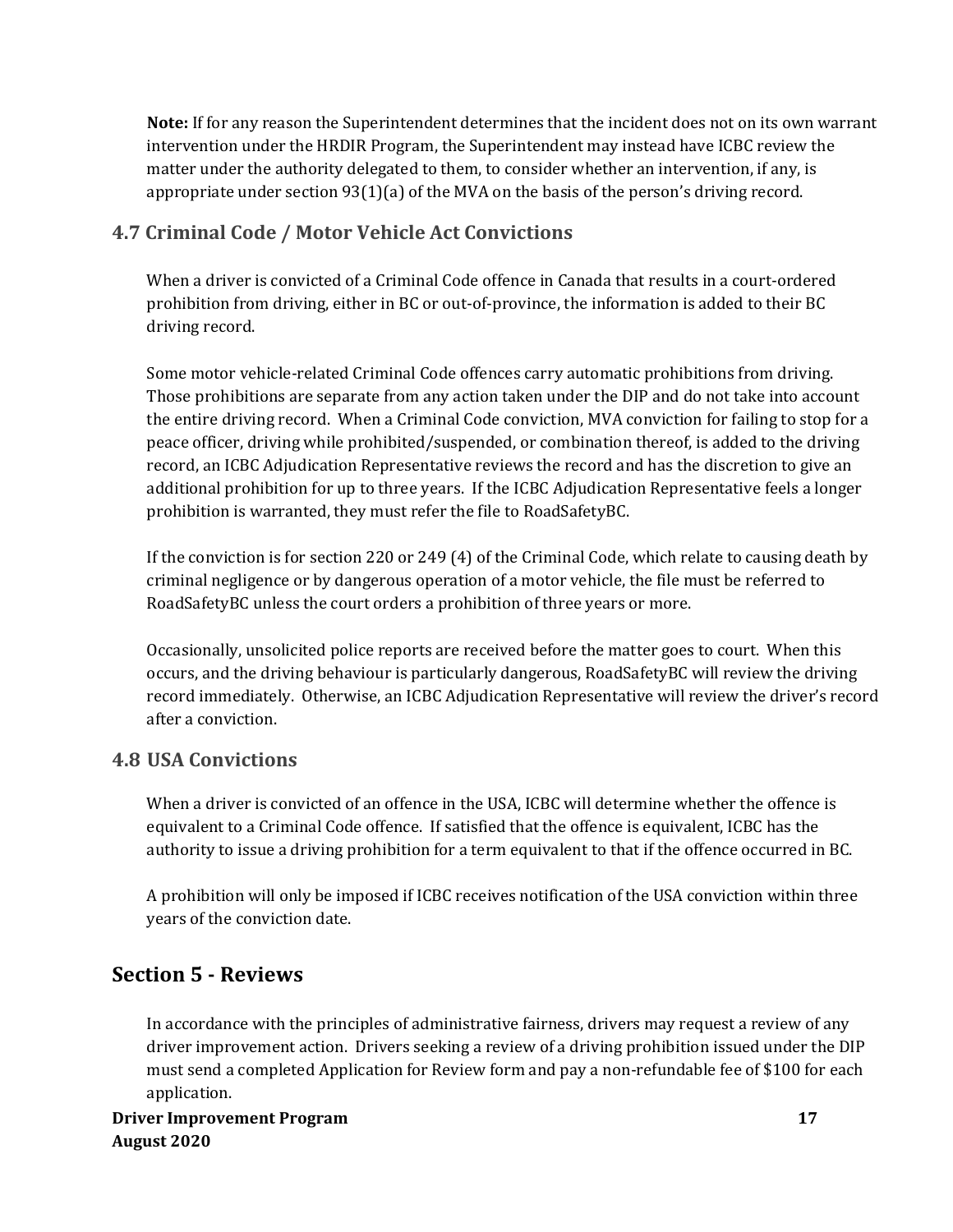Drivers may apply for subsequent reviews if they have new information that they want considered. In the absence of any such new information, the subsequent review is not likely result in a different adjudication decision.

## **5.0 Notice of Intent – Reviews**

Drivers who have been issued a Notice of Intent to Prohibit may apply for a review and attach a submission of why a driving prohibition should not proceed or should be reduced to a shorter duration. A Reviewing Officer or RoadSafetyBC Adjudicator will consider a submission in accordance with the considerations set out in these guidelines.

Submissions must be in writing and drivers may include any information they wish to be considered. Drivers who do not make a submission within 21 days from the date of the Notice of Intent to Prohibit will receive a Notice of Prohibition.

## **5.1 Notice of Prohibition – Reviews**

A driver who receives a Notice of Prohibition may apply for a review and attach a submission explaining why the driving prohibition should not continue or should be shortened. Submissions must be in writing and drivers may include any information or evidence they wish to be considered. Subject to any general requirements for referral to RoadSafetyBC set out in the Delegation and Directive, a Reviewing Officer will conduct reviews for prohibitions that are from one to three months in duration. All other reviews must be referred to RoadSafetyBC. The prohibition remains in effect during the review.

The Reviewing Officer or RoadSafetyBC Adjudicator may consider the driving record and history, personal or financial hardship, family responsibilities, employment and other relevant information. Once the review has concluded the driver will be advised of the outcome.

A driver is not required to sign the Notice of Prohibition or an Acknowledgement of Prohibition from Driving form in order to apply for a review of the prohibition. ICBC must not refuse to accept an application for a review of a Notice of Prohibition on the basis that the prohibition has not been acknowledged or personally served.

## **Section 6 - Notice of Prohibition – Appeals**

Drivers who are personally served with a Notice of Prohibition have 30 days from the date of service to appeal the prohibition to the BC Supreme Court.

Drivers who otherwise received a Notice of Prohibition prior to August 14, 2020 have 30 days from the date they received the Notice of Prohibition to appeal the prohibition to the BC Supreme Court.